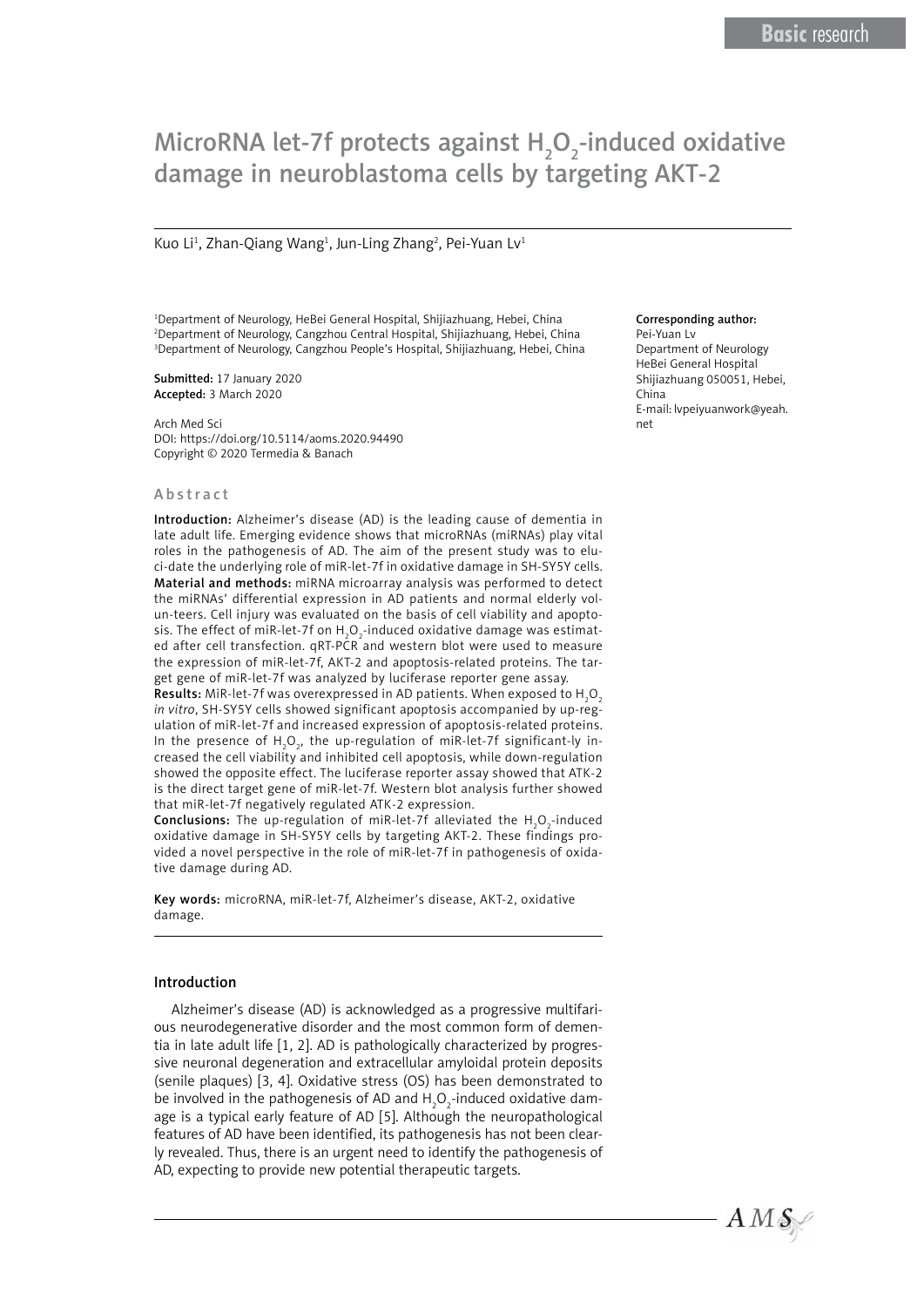MicroRNAs (miRNAs) are endogenous, small, non-coding RNAs that participate in numerous biological processes by regulating the expression of their target genes [6–8]. Research into AD has revealed that miRNAs were involved in the cellular changes and interfere with gene regulation and translation [9]. In recent years, several studies have reported the altered expression of several miRNAs, such as miR-27a, miR-132 miR-29a, miR-29b, miR-125b and miRNA family let-7 in cerebrospinal fluid (CSF) of AD patients [10–14]. Furthermore, it has also been verified that miRNAs play a critical function in the progression of several pathologies, including AD, Parkinson's disease (PD) and other neurodegenerative diseases [15, 16].

Among them, miRNA let-7 family members are key regulators of cell proliferation and developmental timing and have also been demonstrated to inhibit the tumor disease progression by regulating apoptotic genes and cell growth [17]. Notably, miR-let-7f, a member of the let-7 family, has been reported to be up-regulated in AD patients [18]. Additionally, miR-let-7f also exhibited an antiapoptotic role and a protective effect on cell survival in AD models [19]. Given the above evidence, we speculated that miR-let-7f may participate in the pathogenesis of AD. However, the molecular mechanism of miR-let-7f in AD pathogenesis has not yet been determined.

Therefore, the present study was aimed to elucidate the underlying role of miR-let-7f in oxidative damage in SH-SY5Y cells, expecting to present a molecular mechanism of miR-let-7f in AD pathogenesis.

## Material and methods

## Human subjects

Blood samples were collected from patients in our hospital. The protocol for this investigation was approved by the Ethics Committee of our Hospital. Written informed consent was obtained from each participant. A total of 30 patients diagnosed with AD (aged 58 to 68 years) and 30 age-matched healthy volunteers (controls) were included in the study. The Mini-Mental State Examination (MMSE) was performed in all subjects [20]. All AD subjects underwent formal neuropsychological testing as previously described [21]. The age-matched healthy volunteers were recruited from normal elderly persons, who underwent medical screening carried out by a gerontologist to check whether the elderly persons were healthy. No healthy volunteer had a family history of AD. In addition, subjects who had a history of organic mental disorders, substance use disorders, major depression and bipolar disorder were excluded from healthy volunteers. The healthy volunteers were free of psychotropic medications. Subjects (either AD patients or healthy volunteers) with chronic metabolic and inflammatory conditions or acute illness were excluded from the study.

## miRNA microarray

Blood samples from the median cubital vein of subjects were collected for miRNA microarray analysis. Blood samples for all subjects were collected and total RNA was isolated with TRIzol reagent (Invitrogen, USA) according to the manufacturer's instruction. The miRNA was labeled by mirVana microRNA Labeling Kit (Ambion Inc. Austin, TX) according to the manual. Monoreactive Cy5 dye (Amersham Pharmacia Biotech, Ltd, Uppsala, Sweden) was used for dyeing. The fluorescent probes were lyophilized, and then re-suspended in 15 l of diethyl pyrocarbonate (DEPC) water and 5 l of 4 hybridization buffer, denatured by heating for 5 min at 65°C and then snap-cooled on ice for 15 min. The hybridization was carried out for 20 h at 42°C in a rotating hybridization oven. After hybridization, slides were washed and then scanned by a Generation III array scanner (Amersham Pharmacia Biotech, Ltd, Uppsala, Sweden). Hybridization was carried out twice on two different days.

## Cell culture and oxidative stress

The human neuroblastoma cell line SHSY-5Y was originally obtained from PhD Hong Zhang, Department of Laboratory Center, Chinese Medical University (Shenyang, China). SHSY-5Y cells were maintained in RPMI 1640 medium supplemented with 10% fetal bovine serum (FBS, Invitrogen, USA) in an incubator at 37°C with a 5% CO<sub>2</sub> atmosphere. Cells were subcultured when confluent (> 80% confluence) using 2.5 g/l trypsin. In order to induce the oxidative damage, SHSY-5Y cells (80% confluence) were exposed to 200  $\mu$ M H<sub>2</sub>O<sub>2</sub> for 24 h. Then cells were harvested to perform the cell viability assay, miR-let-7f expression measurement and cell morphological observation. The cell morphological was observed using a light microscope (magnification: 40×).

## Cell viability assay and apoptosis assay

Cell viability was determined by cell counting Kit-8 (Beyotime, China). In brief,  $5 \times 10^3$  cells were seeded into each well of 96-well plates, followed by incubation overnight at  $37^{\circ}$ C with a  $5\%$  CO. atmosphere. Then, cells were treated with  $H_2O_2$ according to the study design. Subsequently, the culture medium was replaced by basal medium containing 10% CCK-8 solution, and the incubation continued for another 1 h at 37°C. Absor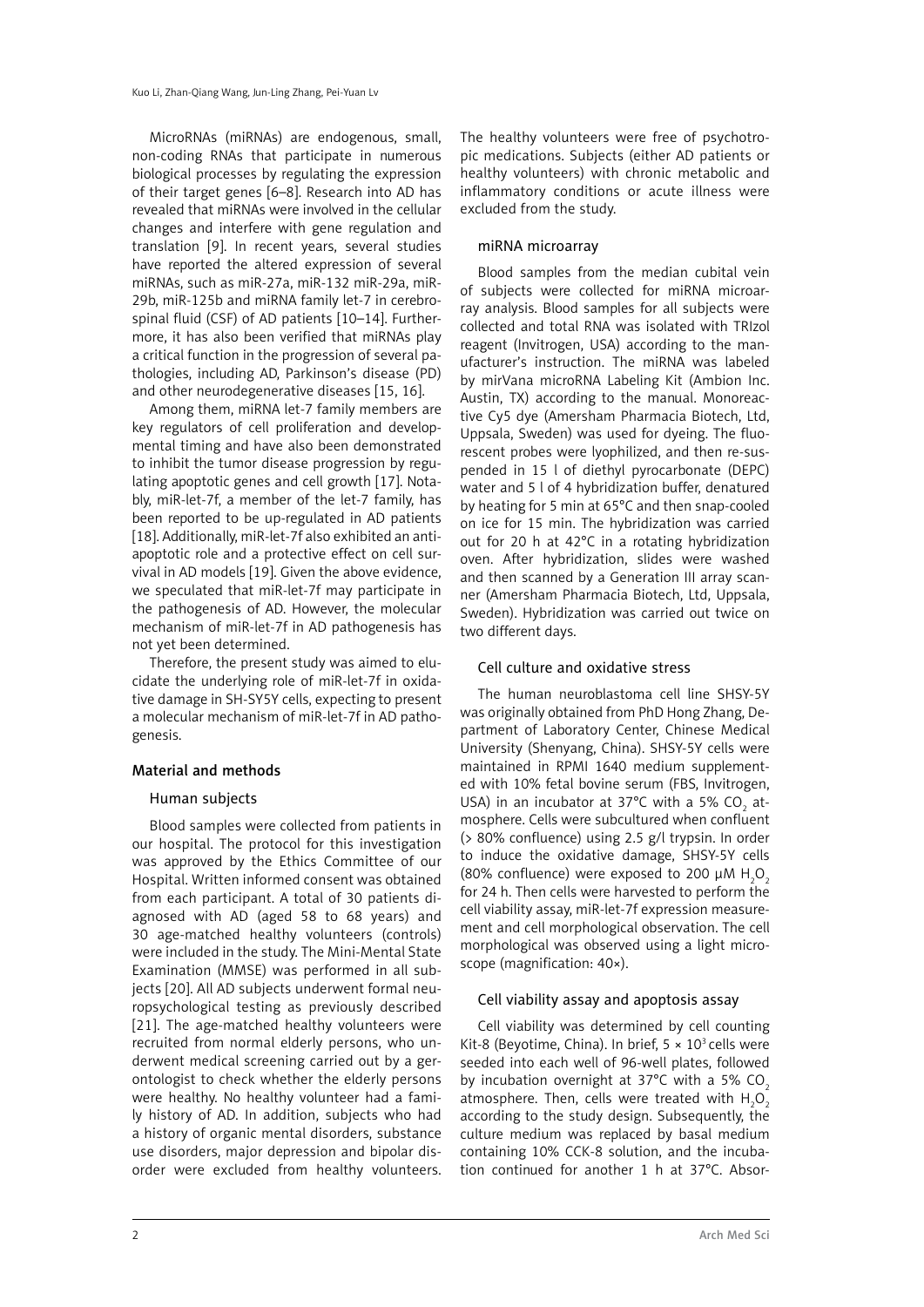bance was measured at 450 nm by a microplate reader (Bio-Rad, USA).

Cell apoptosis was analyzed with flow cytometry assay. Apoptosis was detected using the FITC Annexin V/Dead Cell Apoptosis Ki (Invitrogen, USA) according to the manufacturer's protocol. Cells were stained with 5 μl of FITC-annexin V and 0.1 μg propidium iodide (PI), and then incubated at room temperature for 15 min. Apoptosis rate was measured through flow cytometry (MoFlo XDP, Beckman, USA). Percentage of apoptotic cells was analyzed by using Kaluza Analysis Software.

#### siRNA transfection

siRNA transfection was performed with Superfect Transfection Reagent (Qiagen, USA) according to the manufacturer's instructions. The miR-let-7f mimics, miR-let-7f-1 inhibitors (anti-miR-let-7f) and their corresponding controls (scramble and negative controls, respectively) were chemically synthesized by Shanghai GenePharma Co., Ltd. (Shanghai, China). Cells were transfected with 50 nM oligonucleotides for 48 h and then harvested. The overexpression and inhibition of target proteins were confirmed by RT-PCR after transfection.

## RNA isolation and quantitative real-time polymerase chain reaction (qRT-PCR)

Total RNA was isolated using TRIzol reagent (Invitrogen, USA) according to the manufacturer's instructions. The cDNA of miR-let-7f and AKT-2 was respectively prepared using the One Step Prime-Script miRNA cDNA Synthesis Kit (TaKaRa, China) and PrimeScript RT Reagent Kit (TaKaRa, China). The qRT-PCR analysis was performed using the SYBR Green RT-PCR Kit (Takara Bio, Japan) on an ABI 7500 Fast Real-Time PCR System (Applied Biosystems, USA). The small nuclear RNA U6 and glyceraldehyde 3-phosphate dehydrogenase (GAPDH) respectively were used as the endogenous control of let-7f and AKT-2 to calculate the relative RNA levels. Data were calculated by the comparative cycle threshold (CT) (2–ΔΔCT) method. The PCR primer sequences were as follows.

(1) miR-let-7f forward: 5'-CTATACAATCTATTG-CCTTCCC-3';

(2) U6, forward primer: 5'-TGCGGGTGCTC-GCTTCGGCAGC-3'. The reverse primers for miR-let-7f and U6 were universal adaptor primers available in a ready-to-go format (One Step PrimeScript miR-NA cDNA Synthesis Kit, D350A; Takara, China).

(3) AKT-2 forward: 5'-AGGCACGGGCTA-AAGTGAC-3'; and reverse: 5'-CTGTGTGAGC-GACTTCATCCT-3'.

(4) GAPDH forward: 5'-CTGGGCTACACTGAG-CACC-3'; and reverse: 5'-AAGTGG TCGTTGAGGG-CA ATG-3'.

#### Western blot

Whole-cell lysates were prepared using radioimmunoprecipitation assay (RIPA) lysis buffer (Thermo Fisher, USA). Protein concentration was measured using Bio-Rad protein assay reagent (Bio-Rad, USA). Equal amounts of proteins  $(40 \mu g)$ of each sample were separated by 10% sodium dodecyl sulfate-polyacrylimide gel electrophoresis (SDS–PAGE) and then transferred onto polyvinylidene fluoride (PVDF) membranes (Millipore, USA). PVDF membrane was blocked in skim milk at 25°C for 2 h, and subsequently incubated at 4°C overnight with antibodies against AKT-2, Bcl-2, Bax, active caspase-9, active caspase-3 or GAPDH (all in 1 : 1000 dilution, Santa Cruz, USA) in Tris-buffered saline with Tween-20 (TBST) containing 5% defatted milk. Next, PVDF membrane was incubated with corresponding horseradish peroxidase-conjugated (HRP)-linked secondary IgG antibodies (anti-mouse or anti-rabbit, 1 : 1000 dilution, Santa Cruz, USA) for 1 h at room temperature. The bands of bound secondary antibody were detected with an enhanced chemiluminescence kit (Pierce Biotechnology, USA) and the signals were detected with a SuperSignal Protein Detection kit (Pierce Biotechnology, USA). The band intensity of western blot was quantified subsequent to normalization with the density of GAPDH using ImageJ (National Institutes of Health, USA).

## Luciferase reporter gene assay

For the luciferase reporter gene assay, SHSY-5Y cells were cultured in 96-well plates at 37°C for 24 h until 70–80% confluence. The 3'-UTR region of AKT-2 was cloned downstream of the Renilla luciferase stop codon in the psiCHECK vector (Promega, USA). Then, p3'-UTR-AKT2 or p3'-UTRmut-AKT2luciferase reporter vectors together with miR-let-7f mimics or miR-let-7f inhibitors were co-transfected into SHSY-5Y cells using Superfect Transfection Reagent (Qiagen, USA). After 48 h, the luciferase activity was determined by a dual-luciferase reporter assay system (Promega, USA). All transfection experiments were conducted in triplicate and repeated 3 times independently.

#### Statistical analysis

Statistical analysis was performed using SPSS software version 20.0 (SPSS, Inc., USA). Results were expressed as mean ± standard error of mean (SEM) of at least three separate experiments. Statistical significance was determined with one-way ANOVA or Student's *t*-test. Differences between two groups was analyzed using Student's *t*-test or  $\chi^2$  test. All statistical tests were two-sided; significance was set at  $p < 0.05$  along with 95% confidence intervals (CI).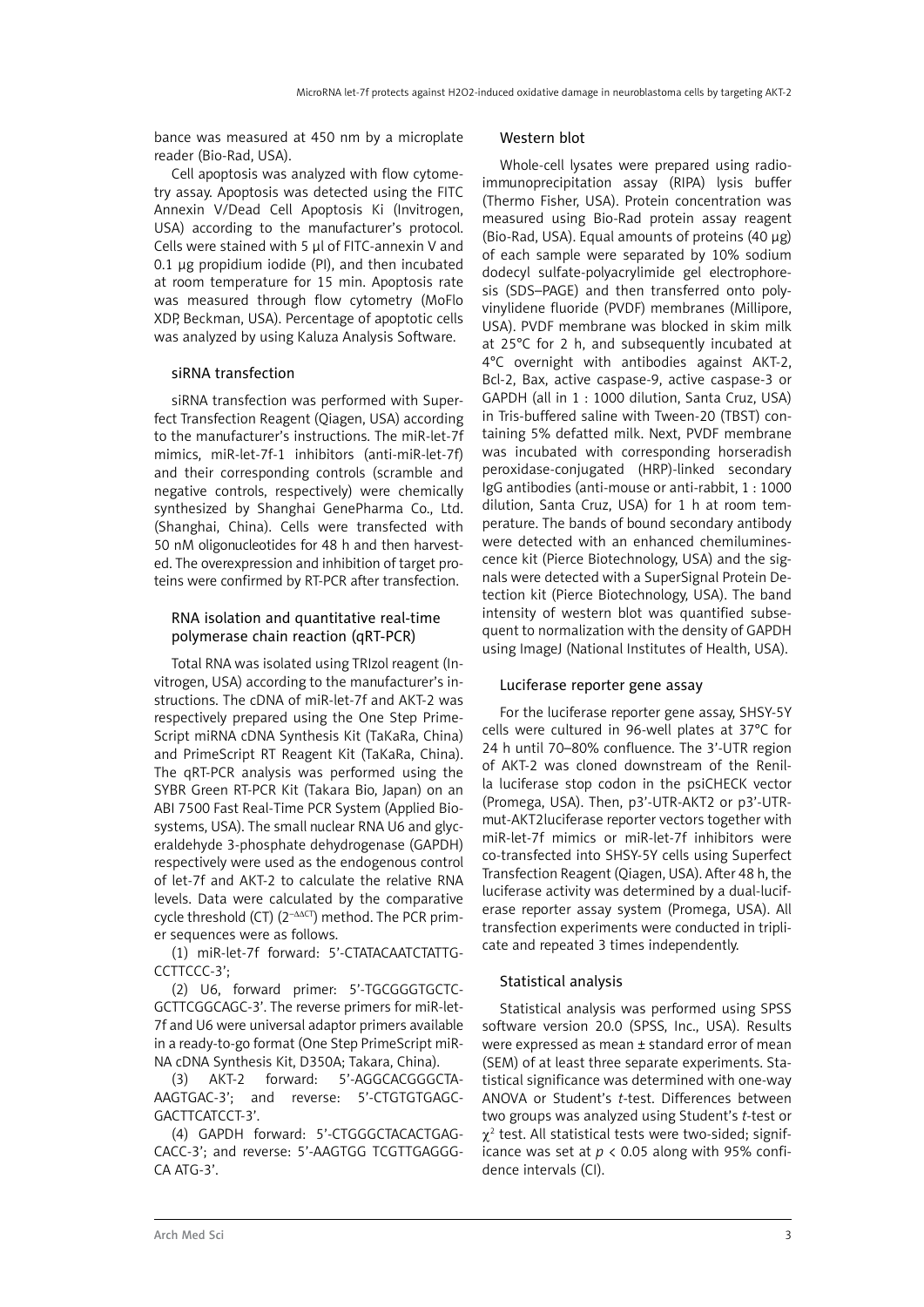| <b>Baseline characteristics</b>           | AD patients<br>$(n = 30)$ | <b>Healthy volunteers</b><br>$(n = 30)$ | P-value |
|-------------------------------------------|---------------------------|-----------------------------------------|---------|
| Gender, M/F, n (%)                        | 16 (53.3%)/14 (46.7%)     | 15 (50.0%)/15 (50.0%)                   | 0.34    |
| Age (range) [years]                       | $63(58-68)$               | $67(55 - 70)$                           | 0.14    |
| Time of education (range) [years]         | $11(4-16)$                | $9(4-15)$                               | 0.75    |
| BMI (range) $\lceil \text{kg/m}^2 \rceil$ | 25.6 (21.9-26.8)          | 24.6 (21.4–26.9)                        | 0.54    |
| Diabetes mellitus, $n$ (%)                | 10(33.3)                  | 9(30)                                   | 0.78    |
| Hyperlipidemia, $n$ $(\%)$                | 15(50)                    | 14 (46.6)                               | 0.57    |
| Heart disease, $n$ (%)                    | 8(26.6)                   | 9(30)                                   | 0.65    |
| Alcohol consumers, n (%)                  | 12(33.3)                  | 14 (36.8)                               | 0.78    |
| Smoking, n (%)                            | 12(33.3)                  | 13 (34.21)                              | 0.70    |
| MMSE score, mean $\pm$ SD                 | $21 + 2.5$                | $28 + 1.6$                              | 0.005   |

| Table I. Characteristics of the included subjects |  |
|---------------------------------------------------|--|
|---------------------------------------------------|--|

*AD – Alzheimer's disease, M – male, F – female, BMI – body mass index, MMSE – Mini-Mental State Examination, SD – standard deviation.*

#### Results

# miRNA microarray analysis verified the up-regulation of miR-let-7f in AD patients

A total of 30 patients diagnosed with AD (aged 58 to 68 years) and 30 age-matched healthy volunteers (aged 55 to 70 years) were included in the study. The characteristics of the included subjects are listed in Table I. The two groups were well balanced in terms of gender ( $p = 0.34$ ), age ( $p = 0.14$ ), years of education ( $p = 0.75$ ), and disease history (*p* > 0.05). The MMSE score of AD patients was significantly lower than that of healthy volunteers (*p* = 0.005). To explore the potential function of miRNAs in the pathogenesis of AD, miRNA microarray analysis was performed to detect the expression levels of various miRNAs. The results showed that 11 miRNAs were differentially expressed in the AD patients compared with controls (Figure 1). Among them, 6 miRNAs – miR-424, miR-301, miR-134, miR-let-7i, miR-let-7f and



Figure 1. Differentially expressed miRNAs in Alzheimer's disease patients and normal elderly volunteers. The data shown are the averages of fold changes from three independent experiments. miR-let-7f is indicated with an arrow

miR-34a – were significantly up-regulated and 5 miRNAs – miR-18a, miR-188, miR-214, miR-328 and miR-3135a – were significantly down-regulated. The miRNA microarray analysis verified that miR-let-7f was up-regulated in AD patients. Taken together, the results indicated that miR-let-7f was involved in the pathogenesis of AD.

## miR-let-7f is involved in the  $H_2O_2$ -induced oxidative damage in SH-SY5Y cells

 $H_2O_2$ -induced oxidative damage is a typical early feature of AD. Thus, in order to simulate the oxidative damage of AD *in vitro*, SH-SY5Y cells were exposed to  $\mathsf{H}_{\mathfrak{z}}\mathsf{O}_{\mathfrak{z}}$  to induce oxidative damage. Firstly, in order to optimize the dosage of  $H_2O_2$ , SH-SY5Y cells were incubated with 0, 50, 100, 200 or 500  $\mu$ M H<sub>2</sub>O<sub>2</sub>, followed by assessments of cell viability. After  ${\sf H}_2{\sf O}_2$  treatment, cell viability was significantly decreased compared to the untreated cells (*p* < 0.001, Figure 2 A). In subsequent experiments, the  $H_2O_2$  concentration of 200  $\mu$ M was used to induce oxidative damage.

The apoptosis rate was examined by flow cytometry assay. After 200  $\mu$ M of  $H_2O_2$  treatment, the apoptosis rate of SH-SY5Y cells was significantly enhanced compared to the control (*p* < 0.001, Figure 2 B). Subsequently, we detected the expression of apoptosis-related proteins using western blot analysis. The results showed that anti-apoptotic Bcl-2 was significantly down-regulated after  $H_2O_2$  treatment ( $p < 0.001$ ), while the apoptosis-related proteins, including pro-apoptotic Bax (*p* = 0.001), cleaved caspase-3 (*p* < 0.001), and cleaved caspase-9 ( $p \lt 0.001$ ), were significantly up-regulated (Figure 2 C). Taken together, the results indicated that  $H_2O_2$  stimulation could reduce cell viability and promote apoptosis, thus inducing oxidative damage in SH-SY5Y cells.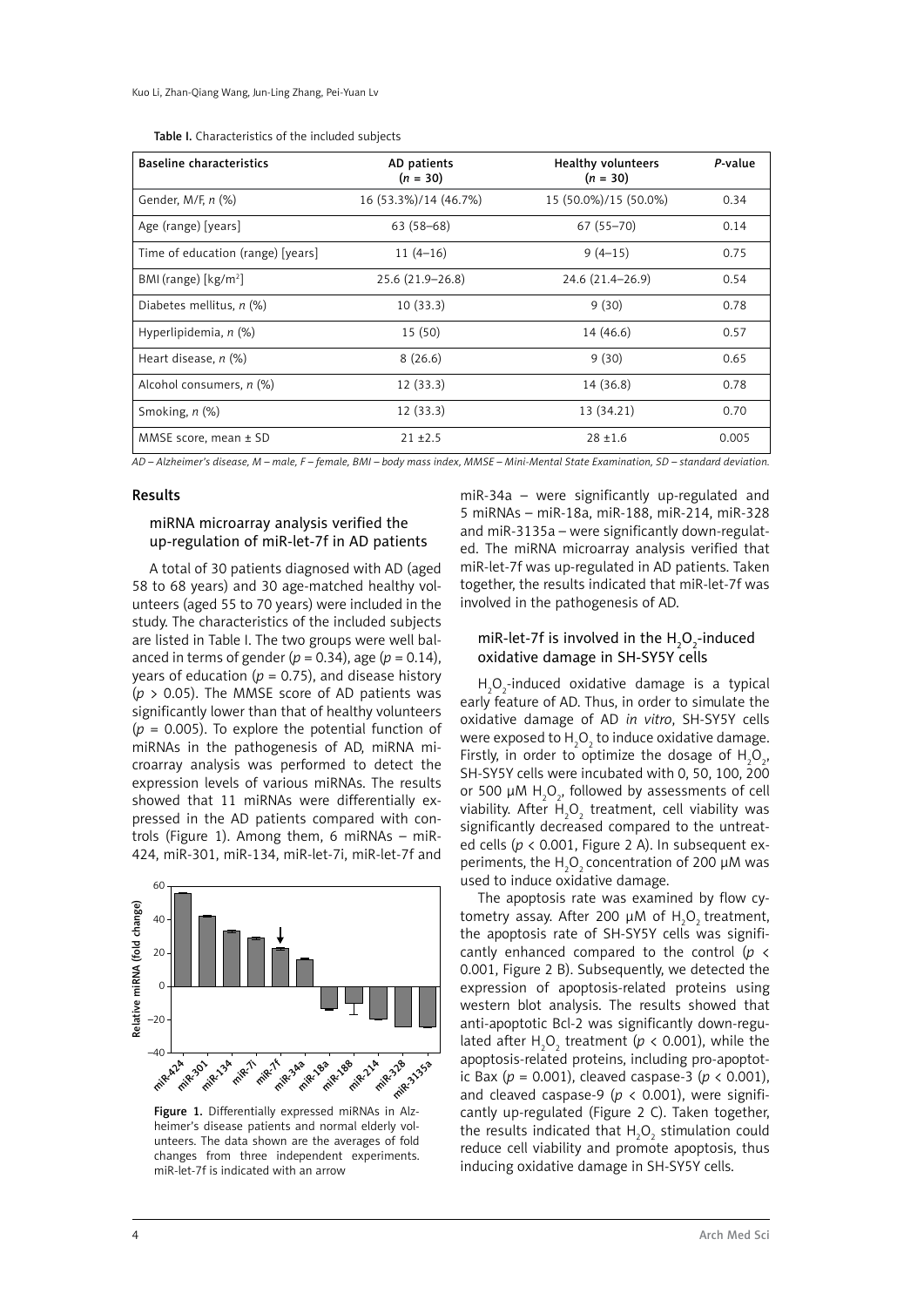

*Data presented are the mean ± SEM (n = 3). \*\*p < 0.01, \*\*\*p < 0.001 vs. control.*

Control

 $H_2O_2$ 

0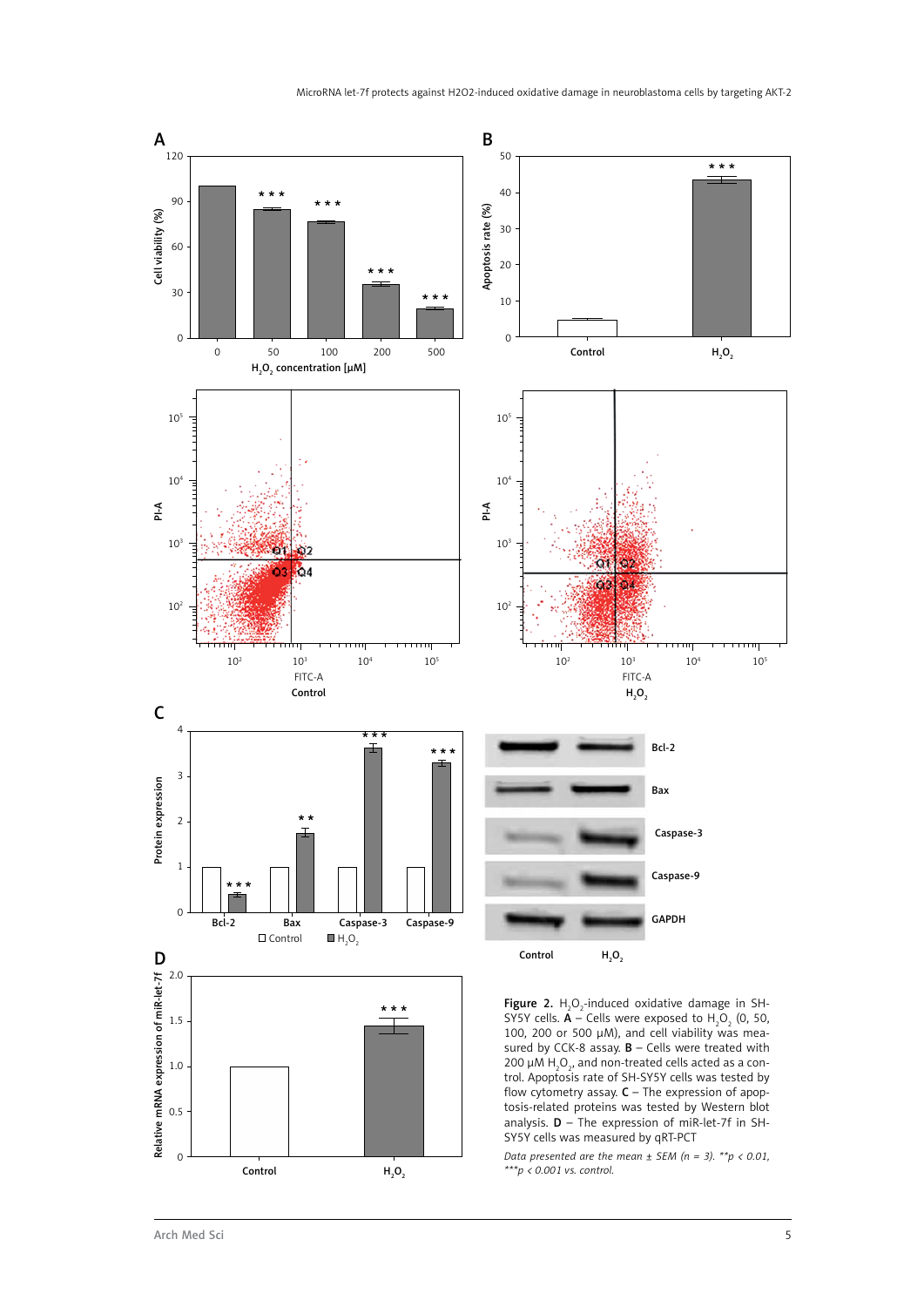Additionally, we detected the expression of miR-let-7f in  $H_2O_2$ -treated cells. Notably, we verified that miR-let-7f was significantly up-regulated in  $H_2O_2$ -treated cells compared with that in the control group ( $p = 0.0003$ , Figure 2 D). The results indicated that miR-let-7f was involved in the  $H_2O_2$ -induced oxidative damage in SH-SY5Y cells. The results of *in vitro* experiments were consistent with those of the clinical study, which further confirmed that miR-let-7f might participate in the pathogenesis of AD.

# miR-let-7f up-regulation protected against H<sub>2</sub>O<sub>2</sub>-induced oxidative damage in SH-SY5Y cells

To further verify the function of miR-let-7f in the pathogenesis of AD in vitro, miR-let-7f mimic, miR-let-7f inhibitor (anti-miR-let-7f) and their corresponding controls, scramble (mimic NC) and negative controls (inhibitor NC) were transfected into SH-SY5Y cells, respectively, to alter the expression level of miR-let-7f. Then, the expression of miR-let-7f was confirmed by qRT-PCR (Figure 3 A). We observed that miR-let-7f was significantly up-regulated in SH-SY5Y cells transfected with miR-let-7f mimic ( $p < 0.001$ ), while it was down-regulated in SH-SY5Y cells transfected with miR-let-7f inhibitor (*p =* 0.0004, Figure 3 A). These results showed that the changes in expression level of miR-let-7f were successfully achieved.

Then, the effects of miR-let-7f on the viability and apoptosis of  $H_2O_2$ -treated SH-SY5Y cells were evaluated. Even in the presence of  $H_2O_2$ , the up-regulation of miR-let-7f significantly increased the cell viability and inhibited cell apoptosis, compared to the negative controls ( $p < 0.001$ , Figures 3 B, C). However, the down-regulation of miRlet-7f significantly inhibited the cell viability and promoted cell apoptosis, compared to the negative controls ( $p < 0.001$ , Figures 3 B, C). In addition, we found that the  ${\sf H_2O_2}$ treatment caused cell morphological damage, while the up-regulation of miR-let-7f alleviated the  $H_2O_2$ -induced morphological damage (Figure 3 D). Overall, these results suggested that the up-regulation of miR-let-7f reversed the  $H_2O_2$ -induced decrease of cell activity, apoptosis and morphological damage, further indicating that miR-let-7f up-regulation protected against  $H_2O_2$ -induced oxidative damage in SH-SY5Y cells.

#### AKT-2 is the direct target of miRNA-let-7f

To determine the potential molecular mechanism of miR-let-7f in  ${\sf H}_2{\sf O}_2$ -induced oxidative damage, we performed a vast bioinformatic analysis to examine putative targets of the miR-let-7f. An Internet search was performed in various databases

(microRNA.org and TargetScan) for its potential targets. As the bioinformatics analysis showed, the 3'-UTR of AKT-2 has consequential pairing with miR-let-7f, suggesting that AKT-2 was the potential regulatory target of let-7f (Figure 4 A). Then the luciferase reporter gene assay was performed to detect the relationship of miR-let-7f and AKT-2. The relative luciferase activity was significantly decreased in the SH-SY5Y cells co-transfected with miR-let-7f and the 3'-UTR of AKT-2 (*p* = 0.004, Figure 4 B). Our results suggested that AKT-2 is the direct target of miRNA-let-7f. Furthermore, we detected that expression of AKT-2 in  $\mathrm{H_2O_2}$ -treated transfected SH-SY5Y cells using western blot assay. The results showed that the miR-let-7f up-regulation down-regulated the expression of AKT-2  $(p = 0.0006)$ , while the down-regulation of miRlet-7f enhanced the AKT-2 expression (*p* = 0.002, Figure 4 C). Overall, these results indicated that AKT-2 is the direct target of miR-let-7f, and was regulated negatively by miR-let-7f.

## Discussion

MicroRNAs are small, non-coding, regulatory RNAs that participate in posttranscriptional gene regulation in a sequence-specific manner [22]. Recently, several studies have indicated that the alterations of miRNA in the brain would contribute to neurodegenerative disease, including PD and AD [23, 24]. However, the molecular mechanism of miR-let-7f in AD pathogenesis has not yet been determined. In the present study, we identified candidate miRNAs that are differentially expressed in AD patients and healthy volunteers by miRNA microarray analysis. Among the 11 differentially expressed miRNAs, we focused on miR-let-7f because a previous study suggested that miR-let-7f had an anti-apoptotic role in an AD model [19]. Therefore, the present study focused the function of miR-let-7f in the  $H_2O_2$ -induced oxidative damage *in vitro*, and its potential molecular mechanism for the first time. The results demonstrated that miR-let-7f was overexpressed in  $H_2O_2$ -treated cells and its up-regulation protected against  ${\sf H}_{\tiny 2} {\sf O}_{\tiny 2}$ -induced oxidative damage in SH-SY5Y cells by negatively regulating AKT-2.

OS is a crucial factor in neurotoxicity associated with a variety of neurodegenerative diseases including AD, and  $H_2O_2$ -induced oxidative damage is a typical early feature of AD [5, 25]. Exposure to oxidative stress leads to the accumulation of intracellular reactive oxygen species (ROS), which are also associated with increased deposition of amyloid-β and formation of senile plaques, a hallmark of the AD brain [26, 27].  $H_2O_2$  is a major ROS in the ischemic brain and can be converted to hydroxyl radicals, which is specifically related to neurofibrillary pathology in AD [28, 29]. Thus,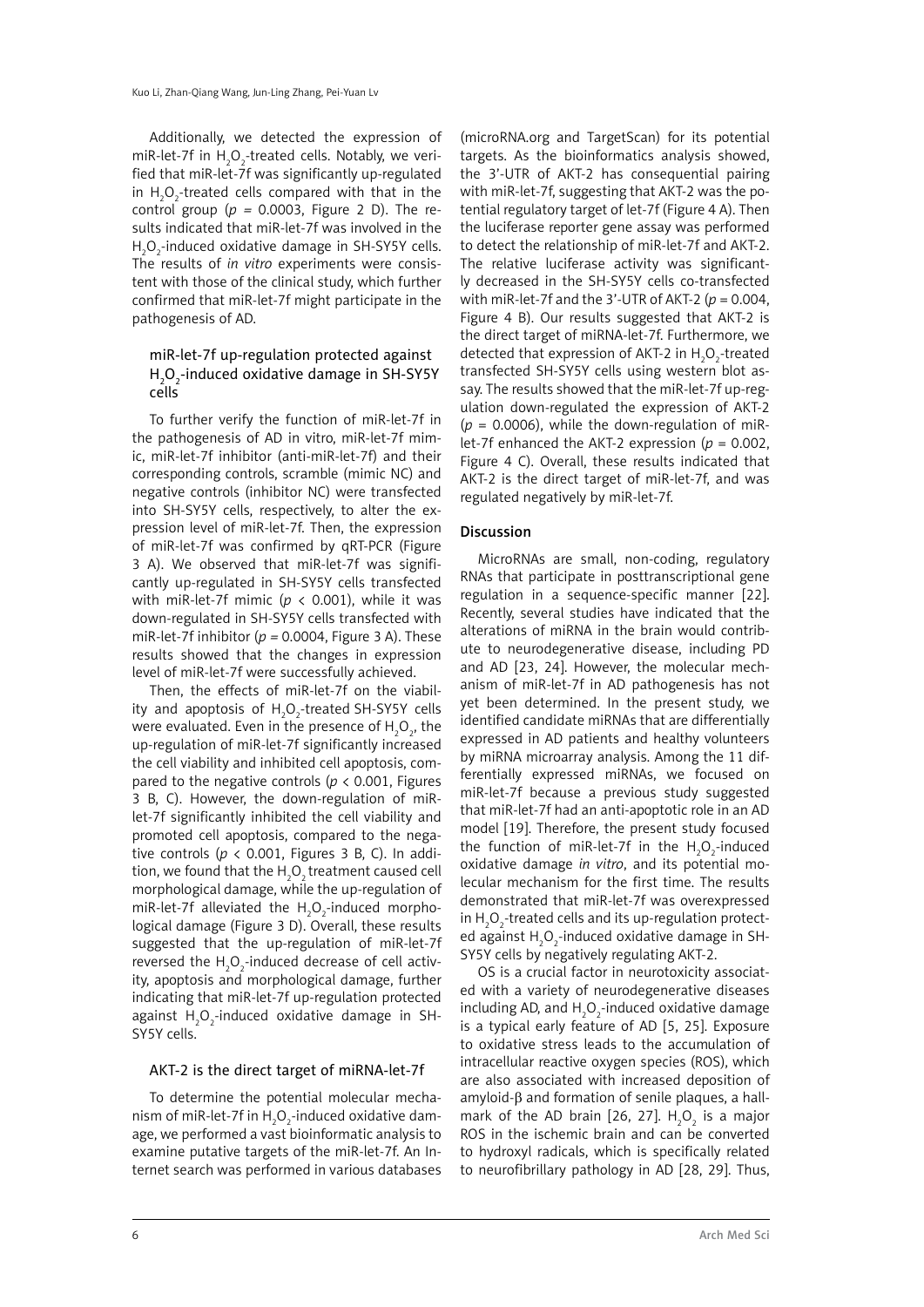

**Figure 3.** Effects of miR-let-7f on H<sub>2</sub>O<sub>2</sub>-induced oxidative damage in SH-SY5Y cells. **A** – SH-SY5Y cells were transfected with minic-NC, miR-let-7f mimic, inhibitor NC or miR-let-7f inhibitor, and non-transfected cells acted as a control. Expression of miR-let-7f was measured by qRT-PCR. B – Transfected and non-transfected cells were treated with 200 μM H<sub>2</sub>O<sub>2</sub>, and the cell viability was measured by CCK-8 assay. **C** – Transfected and non-transfected cells were treated with 200  $\mu$ M H $_2$ O $_2$ , and the apoptosis rate was measured by flow cytometry assay.  ${\sf D}$  – Transfected and non-transfected cells were treated with 200 μM H<sub>2</sub>O<sub>2</sub>, and the cell morphological was observed (magnification: 40 ×) *Data presented are the mean ± SEM (n = 3). \*\*\*p< 0.001.*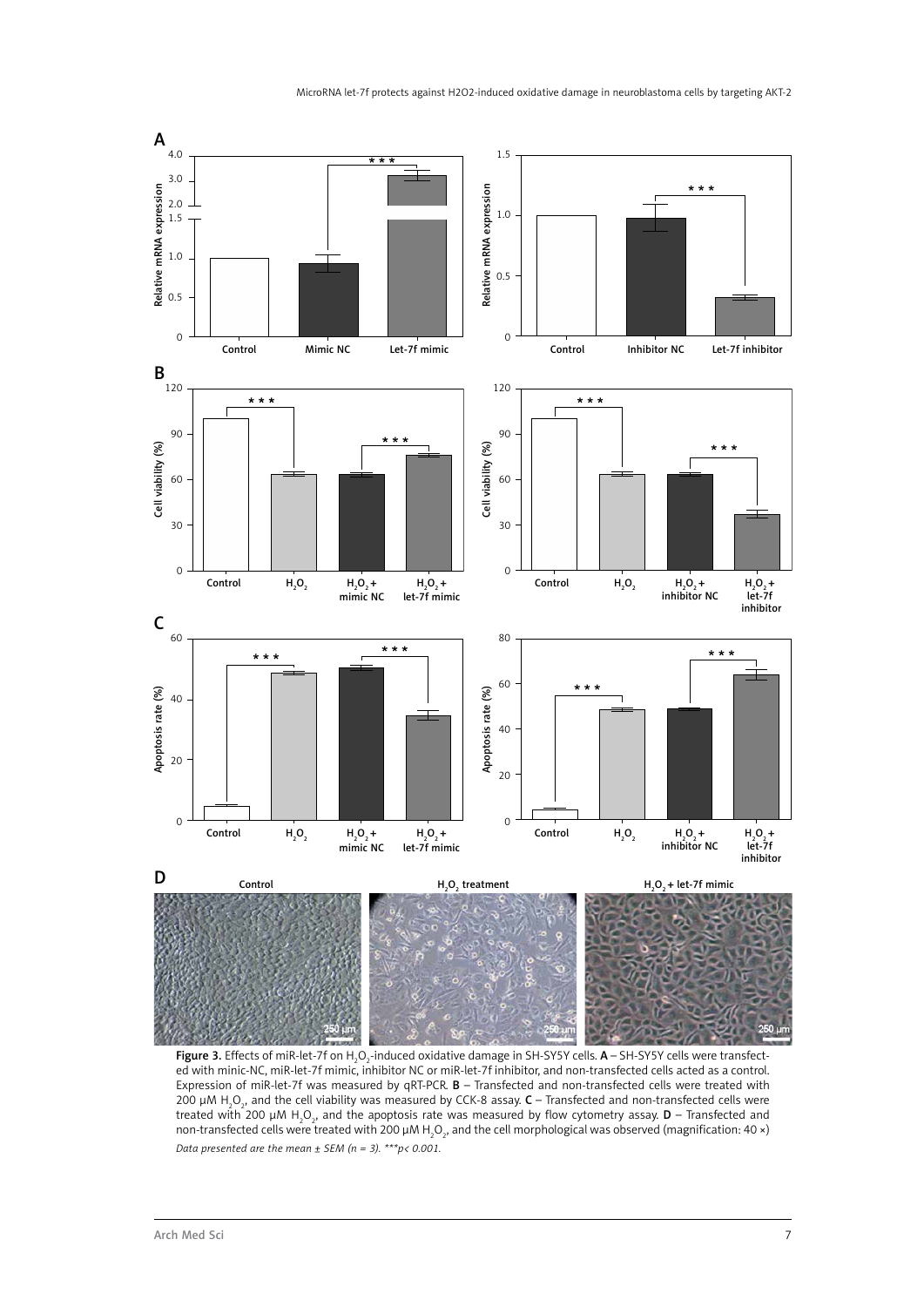Kuo Li, Zhan-Qiang Wang, Jun-Ling Zhang, Pei-Yuan Lv



Figure 4. AKT-2 is a direct target of miR-let-7f and was negatively regulated by miR-let-7f. A - Alignment of miRlet-7f with AKT 3'-UTR sequences. B – Relative luciferase activity of reporters containing wild-type or mutated type with miR-let-7f target sites in H<sub>2</sub>O<sub>2</sub>-treated SHSY-5Y cells. **C** – miR-let-7f negatively regulated the AKT-2 expression *Data presented are the mean ± SEM (n = 3). \*\*p < 0.01, \*\*\*p < 0.001.*

we induced oxidative damage in SH-SY5Y cells utilizing  ${\sf H}_{\mathfrak{z}} {\sf O}_{\mathfrak{z}}$ . As expected, when exposed to  ${\sf H}_{\mathfrak{z}} {\sf O}_{\mathfrak{z}}$ in vitro SH-SY5Y cells showed significant apoptosis, decreased cell activity and induced cell morphological damage, accompanied by miR-let-7f up-regulation and increased apoptosis-related protein expression. Therefore, we studied the effects of miR-let-7f on  $\rm H_2O_2$ -treated cells.

The miR-let-7f is a member of the let-7 family, which has been reported to be up-regulated in the AD patients and may be involved in regulating various neurodegenerative diseases [30]. In our study, we observed that miR-let-7f was overexpressed both in AD patients and  $H_2O_2$ -treated cells. These results indicated that miR-let-7f might participate in the pathogenesis of AD, which is consistent with the findings of a previous report [19]. Subsequently, we changed the expression of miR-let-7f to observe the effect of miR-let-7f on cell activity in  $H_2O_2$ -treated cells. Interestingly, up-regulating

miR-let-7f in  $H_2O_2$ -treated SH-SY5Y cells increased cell viability, reduced cell apoptosis and alleviated the  ${\sf H}_{\mathfrak{z}}{\sf O}_{\mathfrak{z}}$ -induced morphological damage, indicating that overexpression of miR-let-7f partly alleviated the H2 O2 -induced oxidative damage *in vitro*. In *Drosophila*, miR-14 was reported for the first time to regulate cell proliferation and cell death [31]. During the past decade, multiple sources of evidences have also proved the involvement of miRNAs in regulating apoptosis and proliferation [32]. For example, this anti-apoptosis effect has also been reported in other let-7 family micro-RNAs, such as miR-let-7a, and miR-let-7b [33, 34]. Consistent with previous reports, we further identified the anti-apoptotic and pro-survival role of miR-let-7f in  ${\sf H}_2{\sf O}_2$ -induced oxidative damage.

Given the results of bioinformatic analysis, we examined the regulatory relationship between miR-let-7f and AKT-2. The results demonstrated that AKT-2 is the direct target of miR-let-7f, and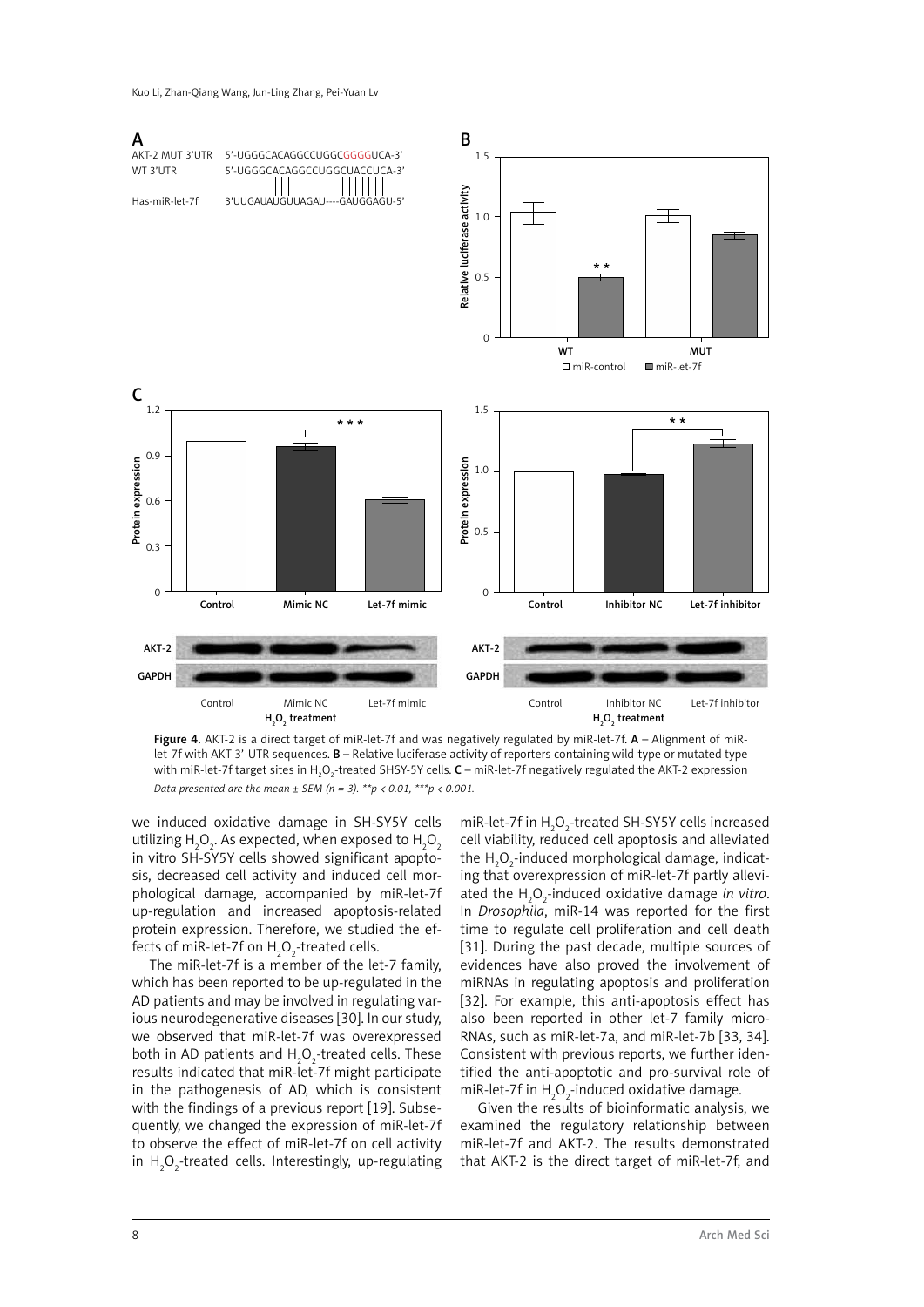was regulated by miR-let-7f negatively. AKT-2, as a key protein in activation of the PI3K/AKT pathway, serves an important role in regulating cell proliferation and apoptosis [35]. Additionally, the aberrant activation of apoptotic pathways has been reported in AD neurodegeneration, which indicates that it may be an early event in AD and contributes to the pathological processes of AD disease mechanisms [36, 37]. Therefore, we speculated that the overexpression of miR-let-7f in AD patients may activate the PI3K/AKT pathway by up-regulating AKT-2, and then inhibit the activation of apoptotic pathways. The other let-7 family miRNAs have also been demonstrated to play crucial roles in promoting cell survival by inhibiting protein kinase B or AKT [38, 39]. Overall, we presented a possible mechanism of miR-let-7f in AD pathogenesis whereby miR-let-7f protected against  ${\sf H}_{\tiny 2} {\sf O}_{\tiny 2}$ -induced oxidative damage by negatively regulating AKT-2.

Although some important findings were reported in the present study, there were several limitations in our study. MicroRNAs are extremely complicated and miR-let-7f alone cannot be responsible for the whole pathogenesis of AD. Thus, the detailed networks of AD pathogenesis remain to be further researched. Additionally, the present study was performed in cell lines *in vitro*, which may not fully reflect the biological process in real life. Therefore, it is necessary to verify the findings in an animal model.

In conclusion, we verified the overexpression of miR-let-7f in AD patients and proposed a possible mechanism of miR-let-7f in AD pathogenesis for the first time. The results demonstrated that the up-regulation of miR-let-7f *in vitro* alleviated the  ${\sf H}_2{\sf O}_2$ -induced oxidative damage by negatively regulating AKT-2. The aberrant expression of miR-let-7f may affect activation of the PI3K/AKT pathway. These findings provided a novel perspective in the role of miR-let-7f in pathogenesis of oxidative damage during AD and indicated that modified microRNA may be a promising approach for the therapy of neurodegenerative diseases.

### Conflict of interest

The authors declare no conflict of interest.

References

- 1. Association As. 2018 Alzheimer's disease facts and figures. Alzheimer's Dementia 2018; 14: 367-429.
- 2. Kumar A, Singh A, Ekavali. A review on Alzheimer's disease pathophysiology and its management: an update. Pharmacol Rep 2015; 67: 195-203.
- 3. Croteau E, Castellano CA, Fortier M, et al. A cross-sectional comparison of brain glucose and ketone metabolism in cognitively healthy older adults, mild cognitive impairment and early Alzheimer's disease. Exp Gerontol 2018; 107: 18-26.
- 4. Cheignon C, Tomas M, Bonnefont-Rousselot D, Faller P, Hureau C, Collin F. Oxidative stress and the amyloid beta peptide in Alzheimer's disease. Redox Biol 2018; 14: 450-64.
- 5. Luca M, Luca A, Calandra C. The role of oxidative damage in the pathogenesis and progression of Alzheimer's disease and vascular dementia. Oxid Med Cell Longev 2015; 2015: 504678.
- 6. Hill JM, Lukiw WJ. MicroRNA (miRNA)-mediated pathogenetic signaling in Alzheimer's disease (AD). Neurochem Res 2016; 41: 96-100.
- 7. Fu X, Shen Y, Wang W, Li X. MiR-30a-5p ameliorates spinal cord injury-induced inflammatory responses and oxidative stress by targeting Neurod 1 through MAPK/ERK signalling. Clin Exp Pharmacol Physiol 2018; 45: 68-74.
- 8. El-Ahwany EGE, Mourad L, Zoheiry MMK, et al. Micro-RNA-122a as a non-invasive biomarker for HCV genotype 4-related hepatocellular carcinoma in Egyptian patients. Arch Med Sci2019; 15: 1454-61.
- 9. Reddy PH, Tonk S, Kumar S, et al. A critical evaluation of neuroprotective and neurodegenerative microRNAs in Alzheimer's disease. Biochem Biophys Res Commun 2017; 483: 1156-65.
- 10. Kiko T, Nakagawa K, Tsuduki T, Furukawa K, Arai H, Miyazawa T. MicroRNAs in plasma and cerebrospinal fluid as potential markers for Alzheimer's disease. J Alzheimers Dis 2014; 39: 253-9.
- 11. Sala Frigerio C, Lau P, Salta E, e al. Reduced expression of hsa-miR-27a-3p in CSF of patients with Alzheimer disease. Neurology 2013; 81: 2103-6.
- 12. Shamsuzzama, Kumar L, Haque R, Nazir A. Role of microRNA Let-7 in modulating multifactorial aspect of neurodegenerative diseases: an overview. Mol Neurobiol 2016; 53: 2787-93.
- 13. Derkow K, Rossling R, Schipke C, et al. Distinct expression of the neurotoxic microRNA family let-7 in the cerebrospinal fluid of patients with Alzheimer's disease. PLoS One 2018; 13:e0200602.
- 14. Zhu QB, Unmehopa U, Bossers K, et al. MicroRNA-132 and early growth response-1 in nucleus basalis of Meynert during the course of Alzheimer's disease. Brain 2016; 139: 908-21.
- 15. Sharma S, Lu HC. microRNAs in neurodegeneration: current findings and potential impacts. J Alzheimers Dis Parkinsonism 2018; 8: pii: 420.
- 16. Godlewski J, Lenart J, Salinska E. MicroRNA in brain pathology: neurodegeneration the other side of the brain cancer. Noncoding RNA 2019; 5: 20.
- 17. Balzeau J, Menezes MR, Cao S, Hagan JP. The LIN28/let-7 pathway in cancer. Front Genet 2017; 8: 31.
- 18. Cogswell JP, Ward J, Taylor IA, et al. Identification of miRNA changes in Alzheimer's disease brain and CSF yields putative biomarkers and insights into disease pathways. J Alzheimers Dis 2008; 14: 27-41.
- 19. Han L, Zhou Y, Zhang R, et al. MicroRNA Let-7f-5p promotes bone marrow mesenchymal stem cells survival by targeting caspase-3 in alzheimer disease model. Front Neurosci 2018; 12: 333.
- 20. Cockrell JR, Folstein MF. Mini-mental state examination. In: Principles and Practice of Geriatric Psychiatry. Abou-Saleh MT, Katona C, Kumar A (eds). Wiley 2002: 140-1.
- 21. Lahmiri S, Shmuel A. Performance of machine learning methods applied to structural MRI and ADAS cognitive scores in diagnosing Alzheimer's disease. Biomed Signal Proces Control 2019; 52: 414-9.
- 22. Wang X, Liu P, Zhu H, et al. miR-34a, a microRNA up-regulated in a double transgenic mouse model of Alzhei-